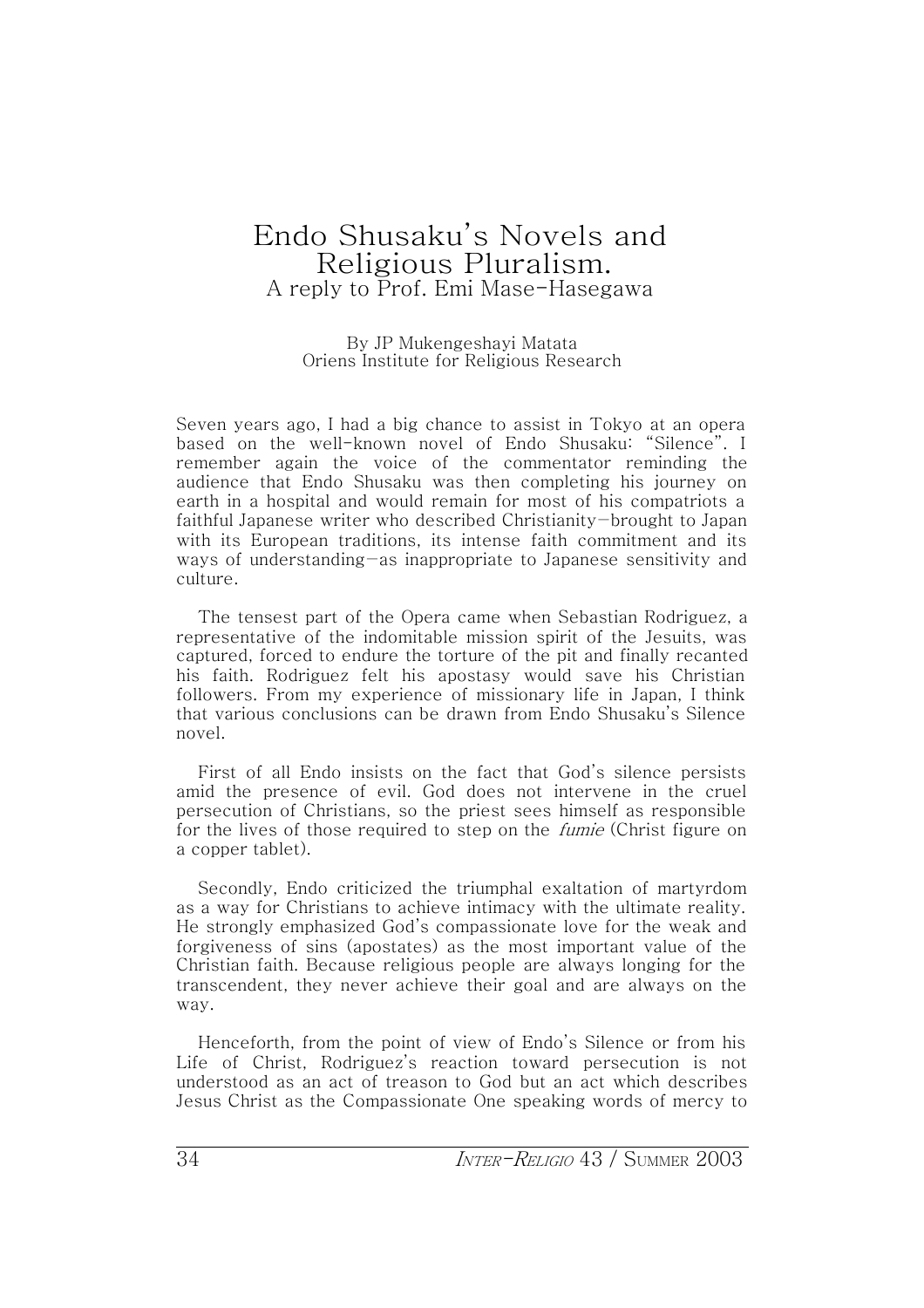women in trouble, to a grief stricken officer, to slow hearts of disciples, to the repentant thief on Calvary, to the disciples in the way to Emmaus, and in particular to Judas who betraved him. Jesus' way to Calvary was marked by the silence of God. There was no intervention from God but Jesus was aware of his deep link to the Father and this total trust in God accompanied him. Trust was the most important action of Jesus on the cross. Endo also found this heroic character lived anew in the 17th century Japanese martyrs.

Furthermore Endo's novel "Silence" probes the mission drama as it appears in its internal paradox between universal and particular values within the Christian church. Endo presents Jesus as the love of God extended to all humanity. This message of Christ's love has been transmitted to Japan via the excessive clarity and abundant logic of European thinking. This made Japanese people feel out of harmony with European Christianity. Here appears the main theme of his last master-piece "Deep River". Here again we are introduced to the main theological reflection of Endo's novels. Christianity has to be acculturated in Japan. Christianity must Japanize to become understandable and acceptable by Japanese. Christianity must accept dialogue with the existent religions of the country.

For instance, in ˈDeep Riverˉ, Endo˅s admiration of the sites of ancient Buddhism and Hindu temples raised the question of the grace of God reaching out to the billions of their followers in Asia. Strictly speaking, Endo used the word reincarnation to explain that Christian resurrection is God's grace bestowed on humankind and not only reserved to Christians.

Therefore I would like to stress that a very sharp problem of post-modern evangelization is how inculturation should be done and what its implications are for Asia and Japan. The post-colonial resurgence of national and cultural identities has brought to the Church a renewed realization of the need to reaffirm cultural identities also within the Church herself seen as a communion of local Churches. A local Church comes about when a people respond to the gospel from within their own cultural context. Therefore, the dialogue between gospel and cultures is at the heart of evangelization. This dialogue, generally called inculturation, is the most important element of the process that ends up in making the Church truly local. That goes far beyond the assimilation, acceptance or adaptation of certain innocent elements of a non-Christian religion and culture in the evangelization process.

As for the Japanese church, inculturation means formulating Christ's teaching in Japanese terms and then expressing Christ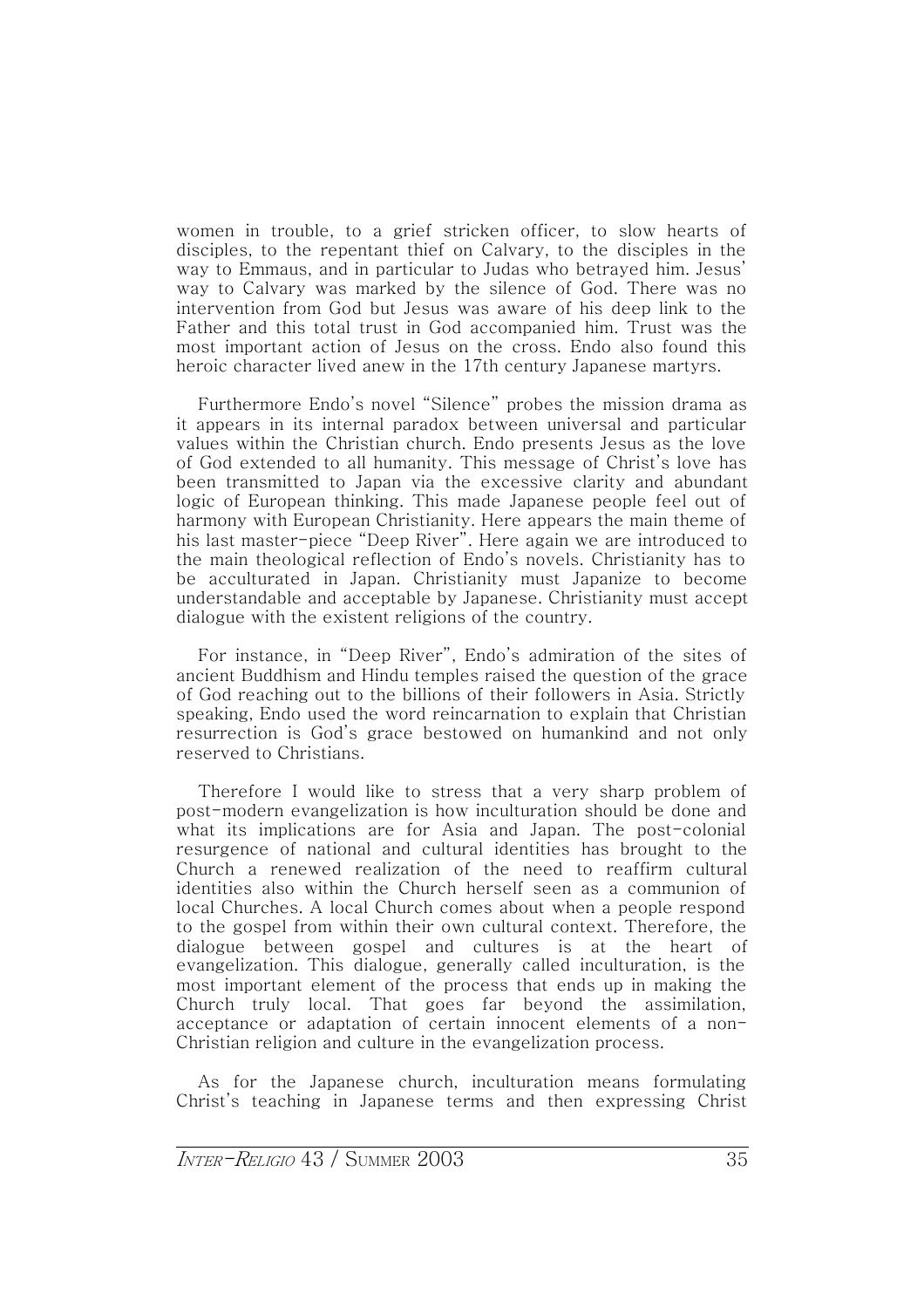himself in terms of Japan's culture and history. It is not merely a case of distinguishing between what is Japanese and what is European, but rather discovering how best to present Jesus˅ words and deeds so that they become part of Japan's culture. There is no thought of changing a nation's culture, the concept so common in colonizing days.

As described by H. Byron Earhart, "The unity of Japanese religion is evidenced by a nexus of persistent themes that are present in most historical periods and cut across most of the religious strands. One may be dominant in one period or more prominent in one religious strand, but generally they all interacted to form the total world-view of the traditional person. Six themes whose recurrence may be taken as a sign of the unity of Japanese religion are  $(1)$  the closeness of human beings, gods, and nature; (2) the religious character of the family; (3) the significance of purification, rituals and charms; (4) the prominence of local festivals and individual cults; (5) the pervasiveness of religion in everyday life; and (6) the natural bond between religion and the nation $^{\prime\prime}{}^{\prime}{}$ 

Unlike monotheist religions such as Judaism and Christianity, Japanese religion emphasizes neither one sovereign God nor a sharp distinction between the several gods and human beings. Mortals and gods alike share in the beauty of nature. The tendency of Judaeo-Christian theology is to think of a hierarchy with God first, human beings second, and nature a poor third. In Japanese religion the three are on more or less equal terms. Mortals, gods, and nature form a triangle of harmonious interrelationships. <sup>2</sup>

As several of you know, Japanese religion is a blend of at least five major strands: folk religion, Shinto, Buddhism, religious Taoism, and Confucianism. Christianity, which entered Japan in the sixteen century, may be considered a sixth strand, but since it did not contribute to the formation of traditional Japanese religion, it was anti-Japanese and against the Japanese religious traditions.<sup>3</sup> Christianity was considered anti-Japanese because a Japanese Christian was loyal to foreign gods and to foreign priests, rather than to native *kami* and to the local Japanese feudal lord.

Until today Japanese understanding of "gods" is either the kami of Shinto (human beings, ancestors, animals, natural phenomena) or the

<sup>1</sup> H. Byron Earhart, Japanese Religion. Unity and diversity. Belmont, California: Wadsworth Publishing Company, 1982.7.

<sup>2</sup> Cf. ibidem, 7.

<sup>3</sup> Cf. ibidem, 121.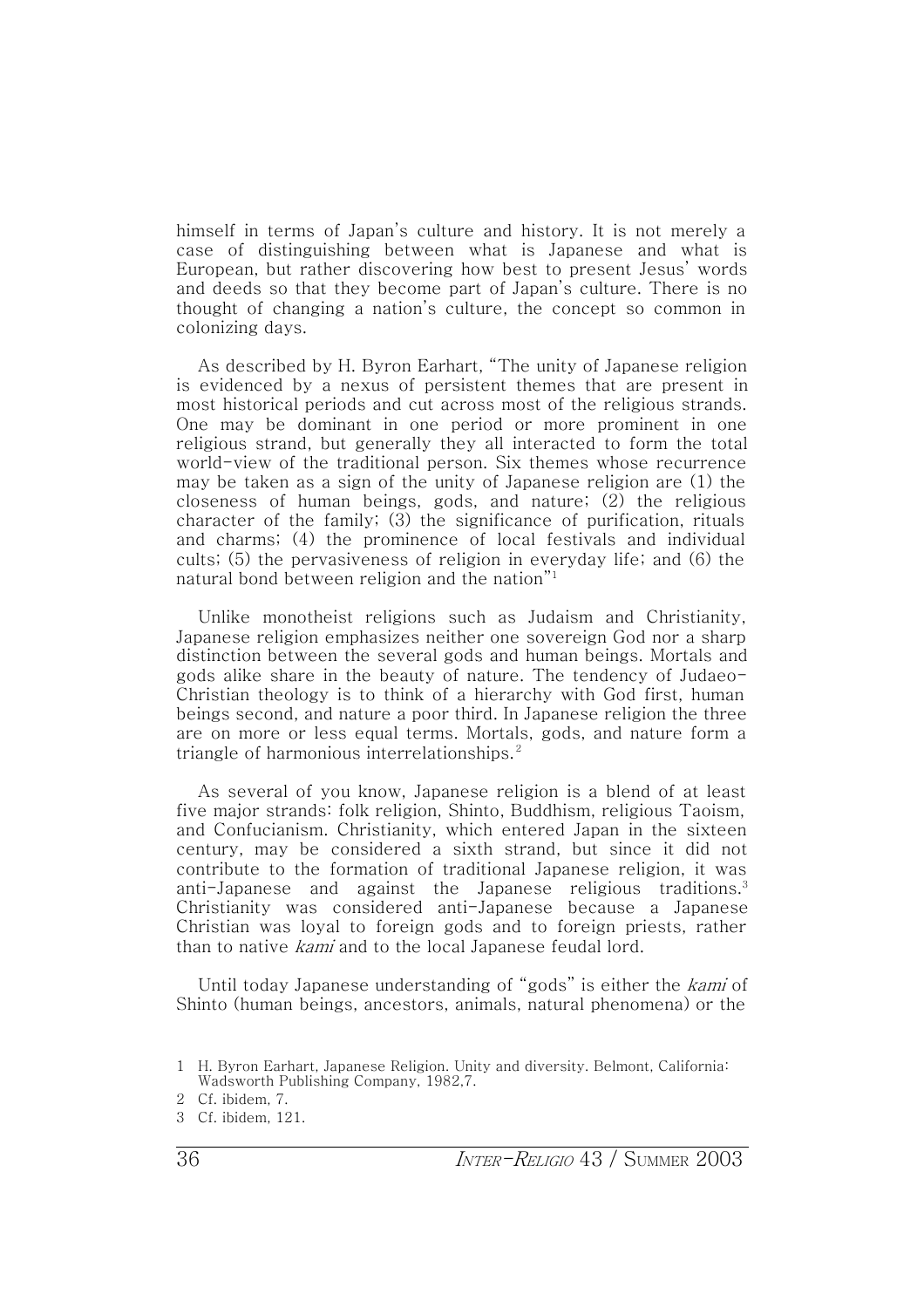Buddhas and bodhisattvas of Buddhism.4 The question that should be asked when people stress the importance of inculturation of the Gospel in Japan is "inculturation" into what?

Japanese folk religions are deeply influenced by the early Buddhist tradition. Therefore, ˈI do not believe that it is the role of Christianity in Japan to do away with and to supplant or even absorb the other religions: Shinto, the Buddhist sects, [etc.]... This would not be a positive contribution to ... Japan and should thus not be aimed at with inculturation as a strategic means.ˉ<sup>5</sup> As Christians, we should abstain from attacks on Buddhism, Shinto and other religions. But through a sincere dialogue, it may be indicated to conscienticize one another to one˅s shortcomings. As a matter of fact, Christianity should abstain and resolutely resist from some practices of proselytism which are strong in some fundamentalist Protestant sects. It is not worthy to pull true convinced Buddhists away from their Buddhist allegiance. Christian proselytizing efforts should be directed at people who for some reason do not find the spiritual food they need in the established religions. Notwithstanding, it can happen that some of these convinced Buddhists or Shintoists experience a conversion to Christ and then want to join the Church.

But to become understandable by the Japanese, Christianity by some means has to take into account some predominant Buddhist values reflecting the common understanding of the Japanese society and its culture. This does not mean that Christianity is inferior to the eyes of local people. This will certainly enable it to express itself accordingly to the sensitivity and world-view of Japanese Christians. For example the respect for Karma, the respect for life, the Buddhist teaching of selflessness and nothingness, the spirit of meditation, the generosity in giving, the aesthetic sensitivity and the respect for nature are some of the most important values that shape our everyday living in Japan. As far as I understand them, they contain more or less some meanings close to our understanding of salvation through Jesus Christ.

Christianity has been distorted in the West and explained through the blatant individualism and attitudes of self-affirmation. However, Christianity, while insisting on maintaining and promoting faith in Christ should recognize that this task ˈcannot be done in abstract and timeless terms, or from the mere desire for self-assertion. It has a definable and circumscribed place amongst modern problems.<sup>"6</sup>

6 J.Moltmann, The Crucified God, New York: Harper&Row, 1974,7.

<sup>4</sup> For further information see Inoe Nobutaka, ed., Kami. Contemporary Papers on Japanese Religion 4, Tokyo: Kokugakuin University, 1998.

Jan Van Bragt, cicm, "Inculturation of the Gospel Values in Buddhist Countries", The Japan Mission Journal, vol.52/4(1998) 229.